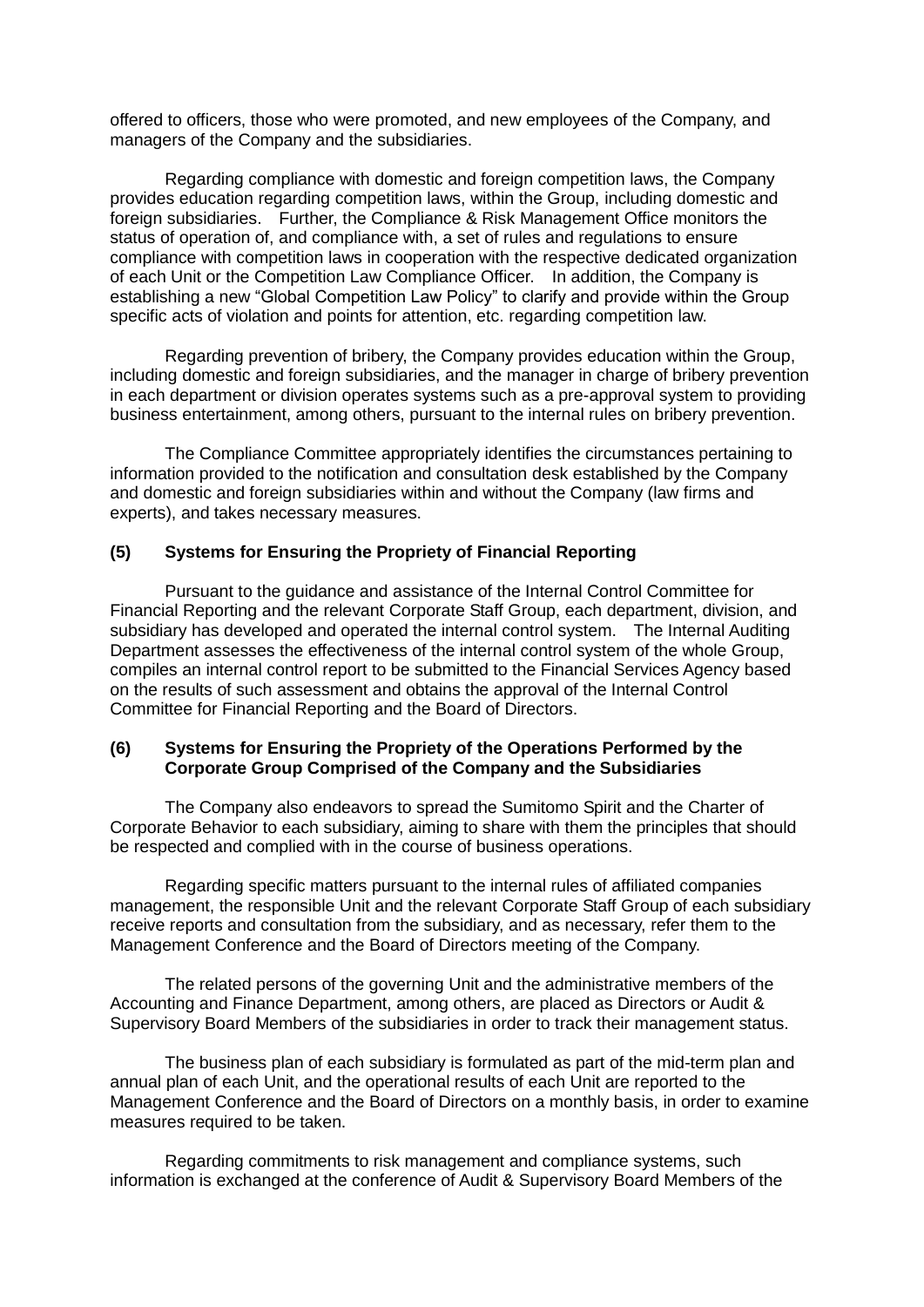Group, or through meetings held by the Corporate Staff Group of the Company, such as the Human Resources Division, the Administration Division, and the Accounting and Finance Department, with the relevant departments or divisions of the subsidiaries, and guidance and support are conducted by the relevant Corporate Staff Group for each subsidiary. Also, the major activities relating to risk management and compliance do not only cover the Company itself, but also its domestic and foreign subsidiaries, excluding listed companies and their subsidiaries.

## **(7) Systems for Ensuring that the Audit & Supervisory Board Members Can Conduct Audits Effectively**

The Company has established the Office of Audit & Supervisory Board Members as a dedicated office to provide support to the Audit & Supervisory Board Members and allocated employees consisting of two dedicated staff members and four members who hold posts concurrently elsewhere to such tasks (the "staff of Office of Audit & Supervisory Board Members"). The Office of Audit & Supervisory Board Members does not fall under the responsibility of any Directors, etc. in terms of the organization, and the staff of Office of Audit & Supervisory Board Members must follow the instructions of the Audit & Supervisory Board Members. Regarding personnel transfer and personnel evaluation of the staff of Office of Audit & Supervisory Board Members, the Company hears the opinions of the Audit & Supervisory Board Members.

Audit & Supervisory Board Members attend various important meetings, such as the Management Conference, the Risk Management Committee and the Compliance Committee. The Directors, etc., the senior managers of the departments or divisions, the presidents of the subsidiaries and others report to the Audit & Supervisory Board Members, as deemed necessary, regarding material matters of the contents of the various important meetings that need supplementation.

A necessary budget is set with the approval of the Audit & Supervisory Board Members in order to account for costs or debts incurred in relation to execution of duties of the Audit & Supervisory Board Members, and a prompt response is made if an Audit & Supervisory Board Member makes requests such as reimbursement for costs having been prepaid or disbursed by such Audit & Supervisory Board Member.

The Directors and the senior managers of the departments or divisions hold meetings upon request from the Audit & Supervisory Board Members and are interviewed about matters necessary for audits. In fiscal 2019, the President and the Officers in charge of the Human Resources, the Administration, and the Accounting and Finance held meetings twice with the Audit & Supervisory Board Members to report and exchange opinions concerning management policies and tasks, etc. Furthermore, the Internal Auditing Department requests that the Audit & Supervisory Board Members attend report meetings regarding the results of audit in each division, department, etc. and hears the opinions of the Audit & Supervisory Board Members. It also acts in cooperation with the Audit & Supervisory Board Members through activities such as reporting and exchanging opinions concerning annual audit plans and its results.

End

 $\overline{a}$ 

(Note)

In this Business Report, all figures have been rounded to the nearest number as stated, except for the number of shares indicated in units of one thousand shares which have been rounded down to the nearest number as stated.